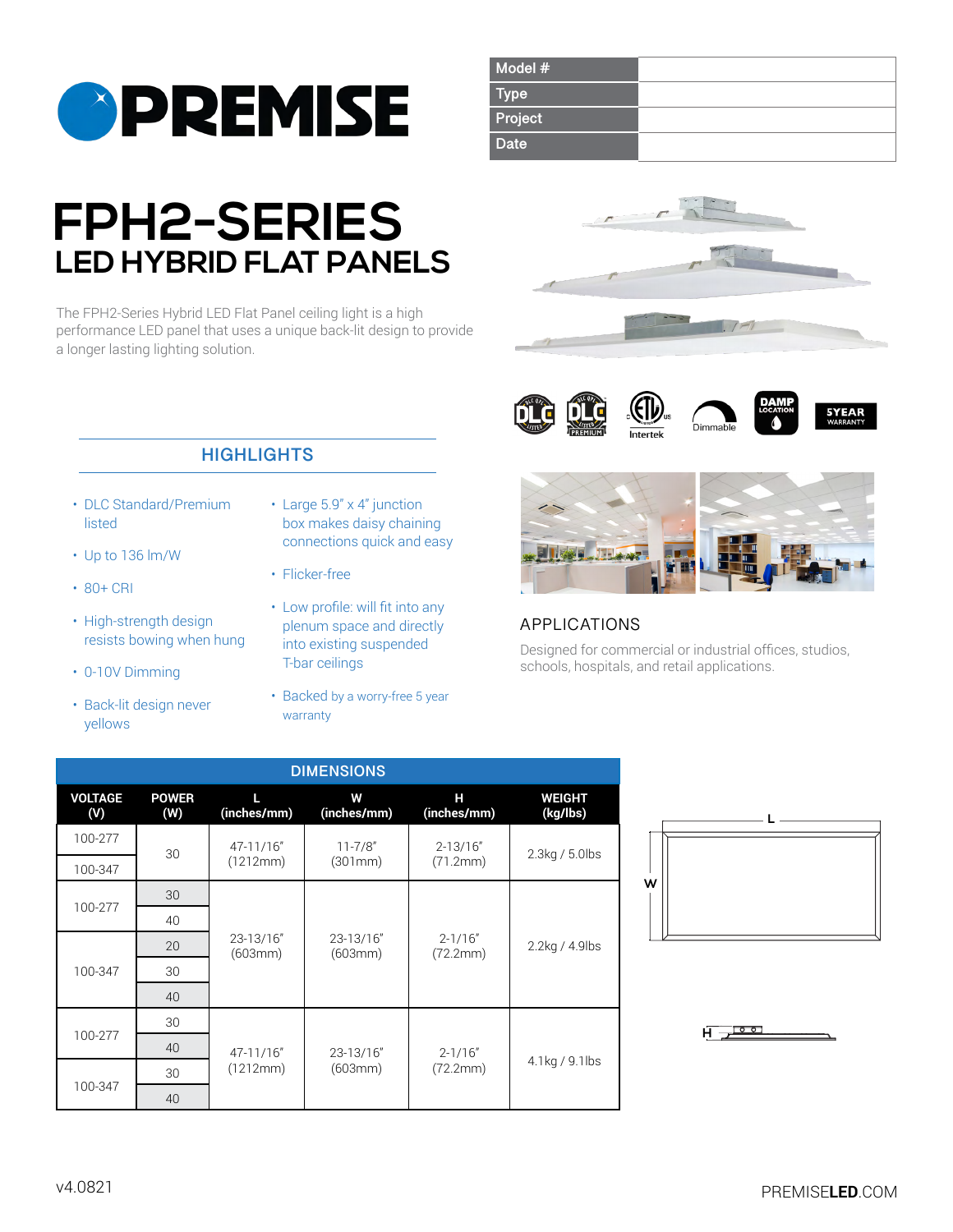| <b>ORDERING GUIDE*</b>                                                                                                          |                                      |                             |                           |                                     |            |                            |  |  |  |
|---------------------------------------------------------------------------------------------------------------------------------|--------------------------------------|-----------------------------|---------------------------|-------------------------------------|------------|----------------------------|--|--|--|
| <b>SERIES</b>                                                                                                                   | <b>SIZE</b><br>U                     | POWER (W)                   | <b>DLC</b>                |                                     | <b>CCT</b> | <b>VOLTAGE</b><br>ı        |  |  |  |
| FPH <sub>2</sub>                                                                                                                | 14: $1'x4'$<br>22: 2'x2'<br>24:2'x4' | 20:20W<br>30:30W<br>40: 40W | S: Standard<br>P: Premium | 35: 3500K<br>40: 4000K<br>50: 5000K |            | 1: 100-277V<br>3: 100-347V |  |  |  |
| <b>MODEL SELECTION</b><br><b>SERIES</b><br><b>POWER</b><br><b>SIZE</b><br><b>DLC</b><br><b>CCT</b><br><b>VOLTAGE</b><br>O,<br>ı |                                      |                             |                           |                                     |            |                            |  |  |  |
| FPH <sub>2</sub>                                                                                                                |                                      | 14                          | 30                        | P                                   | 35         |                            |  |  |  |

### **EXAMPLE: FPH2-1430P35-1**

\*Not all combinations are available. See "Ordering Information" table for the full list of available items.

| <b>ACCESSORIES SELECTION</b> |                   |                                                      |  |  |  |  |  |
|------------------------------|-------------------|------------------------------------------------------|--|--|--|--|--|
| <b>ORDER</b>                 | MODEL $#$         | <b>DESCRIPTION</b>                                   |  |  |  |  |  |
|                              | FPH-ACK11         | Aircraft Cable Kit (1x4 and 2x2 models, 57" long)    |  |  |  |  |  |
|                              | FPH-ACK21         | Aircraft Cable Kit (2x4 models, 57" long)            |  |  |  |  |  |
|                              | FPH-14SMK1        | Surface Mount Kit (1x4 models)                       |  |  |  |  |  |
|                              | FPH-22SMK1        | Surface Mount Kit (2x2 models)                       |  |  |  |  |  |
|                              | FPH-24SMK1        | Surface Mount Kit (2x4 models)                       |  |  |  |  |  |
|                              | FHUPS1-UNV-25L-SD | Fulham Emergency Battery, Field Mount, 25W, 100-277V |  |  |  |  |  |
|                              | <b>FHSWLPWH</b>   | Wall plate for test switch (white)                   |  |  |  |  |  |
|                              | FHS-TSTWL-BC      | Test switch, wet location (IP67, switch side)        |  |  |  |  |  |
|                              | FHS-EXT-48-TST    | Extension for test switch with connectors (48")      |  |  |  |  |  |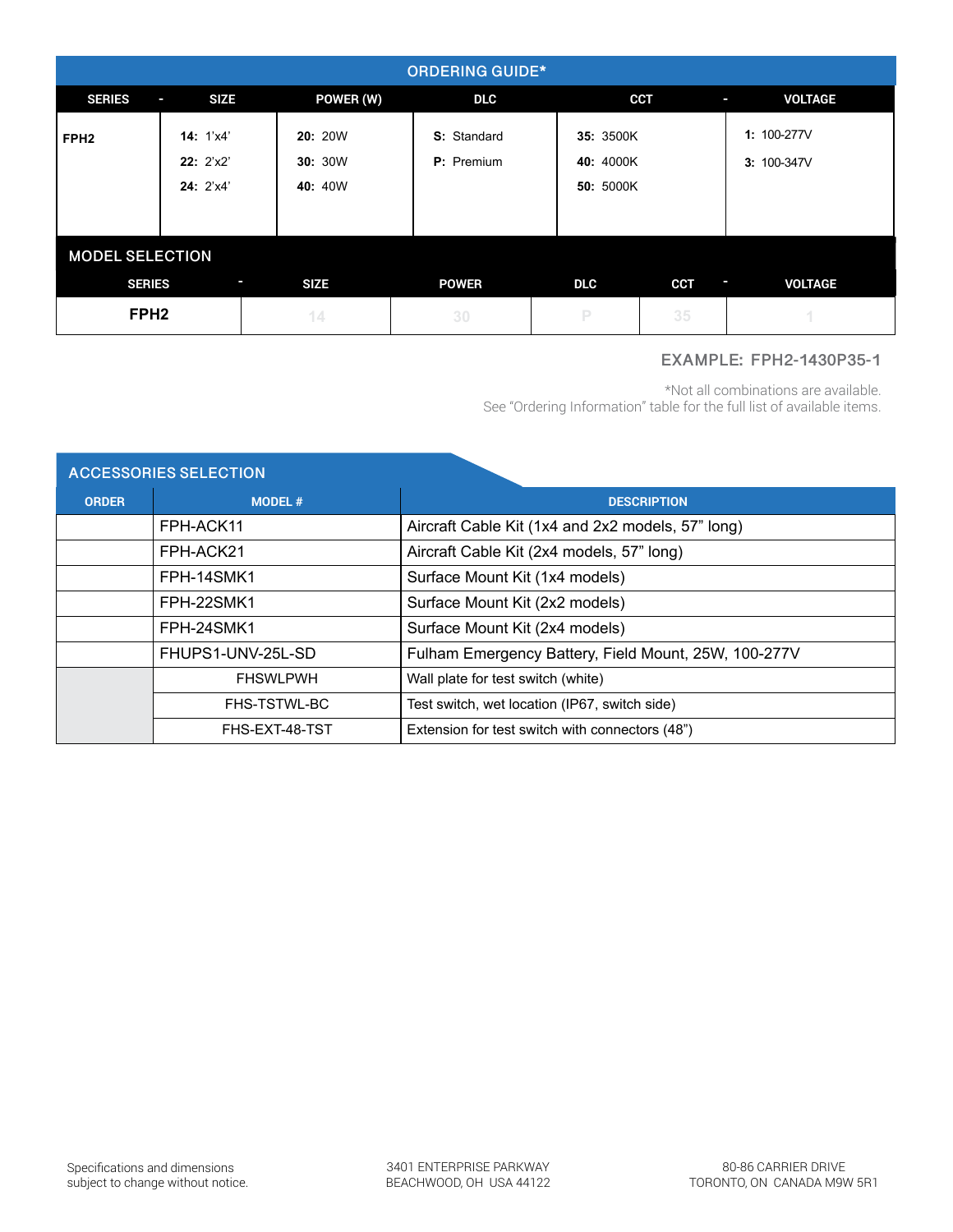#### **PRODUCT FEATURES**

#### **CONSTRUCTION**

- 6063 Aluminum
- Large 5.9" x 4" junction box
- Acrylic (PMMA) diffuser
- White post-painted frame

#### **INSTALLATION**

- Suspended t-bar ceilings
- Optional: aircraft cable, recessed, suspension, surface mount (optional accessories)

#### **ELECTRICAL**

- "-1" models designed to operate betweeen 100-277V
- "-3" models designed to operate betweeen 100-347V
- LED drivers in all models have 2kV inherent surge protection
- Power Factor >0.9
- THD <20%
- 0-10V dimming, dim to 10%

#### **LISTINGS & RATINGS**

- cETLus
- DLC Standard / Premium
- Damp location
- IC rated
- Listed for use in: -20°C to 45°C / -4°F to 113°F

#### **RATED LIFE & WARRANTY**

- LED system: >60,000 hours at L70
- 5 year warranty (visit [premiseled.com/warranty/](https://www.premiseled.com/warranty/))

|                | <b>ORDERING INFORMATION</b><br><b>POWER</b><br><b>DLC</b><br><b>INPUT</b><br><b>SIZE</b><br><b>CCT</b><br><b>MODEL</b><br><b>DELIVERED</b><br><b>EFFICACY</b><br>(W)<br><b>NUMBER</b><br><b>LUMENS</b><br>(lm/W)<br><b>NUMBER</b><br>(K)<br>(LM)<br>4K<br>FPH2-1430S40-1<br>3.559 lm<br>$117 \, \mathrm{Im/W}$<br>PLH9FNL1CUHF<br>1'x4'<br>30W<br>4K<br>FPH2-1430P40-3<br>3,728 lm<br>128 lm/W<br>PLL2NCOB7DVD<br>4K<br>3,330 lm<br>109 lm/W<br>PLX2VHDACH26<br>FPH2-2230S40-1<br>30W<br>100-277V<br>40W<br>4K<br>FPH2-2240S40-1<br>4.537 lm<br>114 lm/W<br>PLL1HZIVE531<br>20W<br>4K<br>FPH2-2220P40-3<br>2.646 lm<br>136 lm/W<br>PL451E40KUJX<br>2'x2'<br>FPH2-2230S40-3<br>3,318 lm<br>117 lm/W<br>PLTNKP4K6RWM<br>4K<br>100-347V<br>30W<br>4K<br>FPH2-2230P40-3<br>3,705 lm<br>128 lm/W<br>PLV7381H6Z8E<br>40W<br>4K<br>FPH2-2240S40-3<br>4.706 lm<br>115 lm/W<br><b>PLYTONCSOMRO</b><br>3.5K<br>FPH2-2430S35-1<br>3,226 lm<br>112 lm/W<br>PLGJNJTKWXEK<br>PLZ1SNF2JLFE<br>4K<br>FPH2-2430S40-1<br>3,294 lm<br>115 lm/W<br>30W<br>5K<br>FPH2-2430S50-1<br>3,429 lm<br>117 lm/W<br>PL04PSZHD32D<br>100-277V<br>3.5K<br>FPH2-2440S35-1<br>4,682 lm<br>125 lm/W<br>PL1C3QSHMT8F |     |      |                |          |                      |              |
|----------------|----------------------------------------------------------------------------------------------------------------------------------------------------------------------------------------------------------------------------------------------------------------------------------------------------------------------------------------------------------------------------------------------------------------------------------------------------------------------------------------------------------------------------------------------------------------------------------------------------------------------------------------------------------------------------------------------------------------------------------------------------------------------------------------------------------------------------------------------------------------------------------------------------------------------------------------------------------------------------------------------------------------------------------------------------------------------------------------------------------------------------------------------------------------------------------|-----|------|----------------|----------|----------------------|--------------|
| <b>VOLTAGE</b> |                                                                                                                                                                                                                                                                                                                                                                                                                                                                                                                                                                                                                                                                                                                                                                                                                                                                                                                                                                                                                                                                                                                                                                                  |     |      |                |          |                      |              |
| 100-277V       |                                                                                                                                                                                                                                                                                                                                                                                                                                                                                                                                                                                                                                                                                                                                                                                                                                                                                                                                                                                                                                                                                                                                                                                  |     |      |                |          |                      |              |
| 100-347V       |                                                                                                                                                                                                                                                                                                                                                                                                                                                                                                                                                                                                                                                                                                                                                                                                                                                                                                                                                                                                                                                                                                                                                                                  |     |      |                |          |                      |              |
|                |                                                                                                                                                                                                                                                                                                                                                                                                                                                                                                                                                                                                                                                                                                                                                                                                                                                                                                                                                                                                                                                                                                                                                                                  |     |      |                |          |                      |              |
|                |                                                                                                                                                                                                                                                                                                                                                                                                                                                                                                                                                                                                                                                                                                                                                                                                                                                                                                                                                                                                                                                                                                                                                                                  |     |      |                |          |                      |              |
|                |                                                                                                                                                                                                                                                                                                                                                                                                                                                                                                                                                                                                                                                                                                                                                                                                                                                                                                                                                                                                                                                                                                                                                                                  |     |      |                |          |                      |              |
|                |                                                                                                                                                                                                                                                                                                                                                                                                                                                                                                                                                                                                                                                                                                                                                                                                                                                                                                                                                                                                                                                                                                                                                                                  |     |      |                |          |                      |              |
|                |                                                                                                                                                                                                                                                                                                                                                                                                                                                                                                                                                                                                                                                                                                                                                                                                                                                                                                                                                                                                                                                                                                                                                                                  |     |      |                |          |                      |              |
|                |                                                                                                                                                                                                                                                                                                                                                                                                                                                                                                                                                                                                                                                                                                                                                                                                                                                                                                                                                                                                                                                                                                                                                                                  |     |      |                |          |                      |              |
|                |                                                                                                                                                                                                                                                                                                                                                                                                                                                                                                                                                                                                                                                                                                                                                                                                                                                                                                                                                                                                                                                                                                                                                                                  |     |      |                |          |                      |              |
|                |                                                                                                                                                                                                                                                                                                                                                                                                                                                                                                                                                                                                                                                                                                                                                                                                                                                                                                                                                                                                                                                                                                                                                                                  |     |      |                |          |                      |              |
|                |                                                                                                                                                                                                                                                                                                                                                                                                                                                                                                                                                                                                                                                                                                                                                                                                                                                                                                                                                                                                                                                                                                                                                                                  |     |      |                |          |                      |              |
|                |                                                                                                                                                                                                                                                                                                                                                                                                                                                                                                                                                                                                                                                                                                                                                                                                                                                                                                                                                                                                                                                                                                                                                                                  | 40W |      |                |          |                      |              |
|                |                                                                                                                                                                                                                                                                                                                                                                                                                                                                                                                                                                                                                                                                                                                                                                                                                                                                                                                                                                                                                                                                                                                                                                                  |     | 4K   | FPH2-2440S40-1 | 4,725 lm | 126 lm/W             | PL668H0M6DQE |
|                |                                                                                                                                                                                                                                                                                                                                                                                                                                                                                                                                                                                                                                                                                                                                                                                                                                                                                                                                                                                                                                                                                                                                                                                  |     | 5K   | FPH2-2440S50-1 | 4,811 lm | 128 lm/W             | PL67BGNFJ47A |
|                | 2'x4'                                                                                                                                                                                                                                                                                                                                                                                                                                                                                                                                                                                                                                                                                                                                                                                                                                                                                                                                                                                                                                                                                                                                                                            |     | 3.5K | FPH2-2430S35-3 | 3,061 lm | 109 lm/W             | PLI0YWZSU1ZL |
|                |                                                                                                                                                                                                                                                                                                                                                                                                                                                                                                                                                                                                                                                                                                                                                                                                                                                                                                                                                                                                                                                                                                                                                                                  | 30W | 4K   | FPH2-2430S40-3 | 3,169 lm | $112 \text{ lm/W}$   | PLRJQVQP31PK |
|                |                                                                                                                                                                                                                                                                                                                                                                                                                                                                                                                                                                                                                                                                                                                                                                                                                                                                                                                                                                                                                                                                                                                                                                                  |     | 5K   | FPH2-2430S50-3 | 3,282 lm | 116 lm/W             | PL1GC1VM1D1S |
| 100-347V       |                                                                                                                                                                                                                                                                                                                                                                                                                                                                                                                                                                                                                                                                                                                                                                                                                                                                                                                                                                                                                                                                                                                                                                                  |     | 4K   | FPH2-2430P40-3 | 3.776 lm | 133 lm/W             | PL9I5JGRPAK6 |
|                |                                                                                                                                                                                                                                                                                                                                                                                                                                                                                                                                                                                                                                                                                                                                                                                                                                                                                                                                                                                                                                                                                                                                                                                  | 40W | 3.5K | FPH2-2440S35-3 | 4,120 lm | 110 lm/W             | PLP46VA9D670 |
|                |                                                                                                                                                                                                                                                                                                                                                                                                                                                                                                                                                                                                                                                                                                                                                                                                                                                                                                                                                                                                                                                                                                                                                                                  |     | 4K   | FPH2-2440S40-3 | 4,186 lm | 111 lm/W             | PLZQQZ9I0ZVI |
|                |                                                                                                                                                                                                                                                                                                                                                                                                                                                                                                                                                                                                                                                                                                                                                                                                                                                                                                                                                                                                                                                                                                                                                                                  |     | 5K   | FPH2-2440S50-3 | 4.261 lm | $114 \mathrm{Im}$ /W | PL6EF6GTFS5F |
|                |                                                                                                                                                                                                                                                                                                                                                                                                                                                                                                                                                                                                                                                                                                                                                                                                                                                                                                                                                                                                                                                                                                                                                                                  |     | 4K   | FPH2-2440P40-3 | 4.912 lm | 129 lm/W             | PL9UMMXUSSZH |

\* Based on 4000K DLC Premium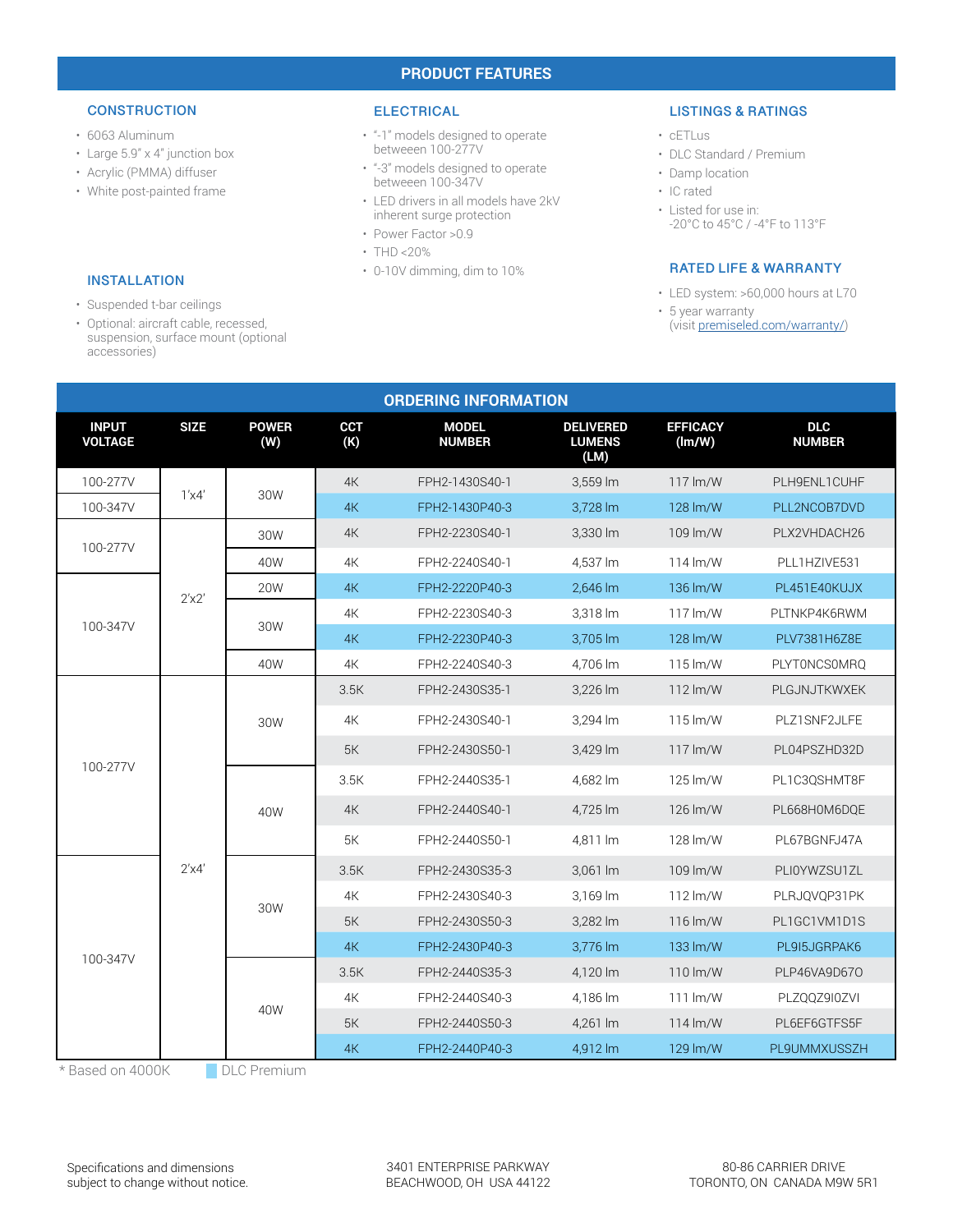|                                                                                                                                                                                                                                                                                                                                                                                                                                                                                           |                                                                                                                                                                                                                                                                                                                                                                                                                                                                                                                                                                                                                                 | <b>OPTIONAL ACCESSORIES</b>                                                  |                                                   |
|-------------------------------------------------------------------------------------------------------------------------------------------------------------------------------------------------------------------------------------------------------------------------------------------------------------------------------------------------------------------------------------------------------------------------------------------------------------------------------------------|---------------------------------------------------------------------------------------------------------------------------------------------------------------------------------------------------------------------------------------------------------------------------------------------------------------------------------------------------------------------------------------------------------------------------------------------------------------------------------------------------------------------------------------------------------------------------------------------------------------------------------|------------------------------------------------------------------------------|---------------------------------------------------|
|                                                                                                                                                                                                                                                                                                                                                                                                                                                                                           |                                                                                                                                                                                                                                                                                                                                                                                                                                                                                                                                                                                                                                 | <b>MOUNTING ACCESSORIES</b>                                                  |                                                   |
| <b>IMAGE</b>                                                                                                                                                                                                                                                                                                                                                                                                                                                                              | <b>DESCRIPTION</b>                                                                                                                                                                                                                                                                                                                                                                                                                                                                                                                                                                                                              | <b>MODEL NUMBER</b>                                                          |                                                   |
|                                                                                                                                                                                                                                                                                                                                                                                                                                                                                           | Aircraft Cable for FPH2 Flat Panels                                                                                                                                                                                                                                                                                                                                                                                                                                                                                                                                                                                             | FPH-ACK11 (1x4 and 2x2 models, 57" long)<br>FPH-ACK21 (2x4 models, 57" long) |                                                   |
|                                                                                                                                                                                                                                                                                                                                                                                                                                                                                           | Surface Mount Kit for 1x4 Flat Panels                                                                                                                                                                                                                                                                                                                                                                                                                                                                                                                                                                                           | FPH-14SMK1 (1x4 models)                                                      |                                                   |
|                                                                                                                                                                                                                                                                                                                                                                                                                                                                                           | Surface Mount Kit for 2x2 Flat Panels                                                                                                                                                                                                                                                                                                                                                                                                                                                                                                                                                                                           | FPH-22SMK1 (2x2 models)                                                      |                                                   |
|                                                                                                                                                                                                                                                                                                                                                                                                                                                                                           | Surface Mount Kit for 2x4 Flat Panels                                                                                                                                                                                                                                                                                                                                                                                                                                                                                                                                                                                           | FPH-24SMK1 (2x4 models)                                                      |                                                   |
|                                                                                                                                                                                                                                                                                                                                                                                                                                                                                           |                                                                                                                                                                                                                                                                                                                                                                                                                                                                                                                                                                                                                                 | <b>BATTERY ACCESSORY</b>                                                     |                                                   |
| <b>IMAGE</b>                                                                                                                                                                                                                                                                                                                                                                                                                                                                              | <b>DESCRIPTION</b>                                                                                                                                                                                                                                                                                                                                                                                                                                                                                                                                                                                                              |                                                                              | <b>MODEL NUMBER</b>                               |
| $\frac{\mathbf{H}}{\mathbf{H}} = \frac{\mathbf{H}}{\mathbf{H}} = \frac{\mathbf{H}}{\mathbf{H}} = \frac{\mathbf{H}}{\mathbf{H}} = \frac{\mathbf{H}}{\mathbf{H}} = \frac{\mathbf{H}}{\mathbf{H}} = \frac{\mathbf{H}}{\mathbf{H}} = \frac{\mathbf{H}}{\mathbf{H}} = \frac{\mathbf{H}}{\mathbf{H}} = \frac{\mathbf{H}}{\mathbf{H}} = \frac{\mathbf{H}}{\mathbf{H}} = \frac{\mathbf{H}}{\mathbf{H}} = \frac{\mathbf{H}}{\mathbf{H}} = \frac{\mathbf{H}}{\mathbf{H}} = \frac{\mathbf{H}}{\math$ | <b>Battery with Accessories</b><br>Fulham 25W Sinusoidal Emergency Micro Inverter<br>Field mounted emergency battery backup with test switch indicator included.<br>Controls up to 150W of load with 0-10V dimming or 25W without. Minimum 90<br>minutes discharge. Charge time 12 hours. Under voltage, overload and short<br>circuit protection. Remote mount up to 50m (164ft) away with 18AWG. Remote<br>mount test switch up to 20m (65ft). No remote control available. Dimming control.<br>120-277V Input. IP20 rated. Operation range of 0°C to 50°C (32°F to 122°F)<br>Battery and accessories all ordered separately. |                                                                              | FPHUPS1-UNV-25L-SD                                |
|                                                                                                                                                                                                                                                                                                                                                                                                                                                                                           | Wall plate for test switch (white)<br>Test switch, wet location (IP67, switch side)<br>Extension for test switch with connectors (48")                                                                                                                                                                                                                                                                                                                                                                                                                                                                                          |                                                                              | <b>FHSWLPWH</b><br>FHS-TSTWL-BC<br>FHS-EXT-48-TST |
|                                                                                                                                                                                                                                                                                                                                                                                                                                                                                           |                                                                                                                                                                                                                                                                                                                                                                                                                                                                                                                                                                                                                                 | <b>PACKING INFORMATION</b>                                                   |                                                   |
|                                                                                                                                                                                                                                                                                                                                                                                                                                                                                           | <b>MODEL</b>                                                                                                                                                                                                                                                                                                                                                                                                                                                                                                                                                                                                                    | <b>CASE QUANTITY</b>                                                         | PALLET QUANTITY                                   |
|                                                                                                                                                                                                                                                                                                                                                                                                                                                                                           | $1'$ x $4'$                                                                                                                                                                                                                                                                                                                                                                                                                                                                                                                                                                                                                     | CASE OF 4                                                                    | 60                                                |
|                                                                                                                                                                                                                                                                                                                                                                                                                                                                                           | 2'x2'                                                                                                                                                                                                                                                                                                                                                                                                                                                                                                                                                                                                                           | CASE OF 4                                                                    | 72                                                |
|                                                                                                                                                                                                                                                                                                                                                                                                                                                                                           | $2'$ x4'                                                                                                                                                                                                                                                                                                                                                                                                                                                                                                                                                                                                                        | CASE OF 4                                                                    | 36                                                |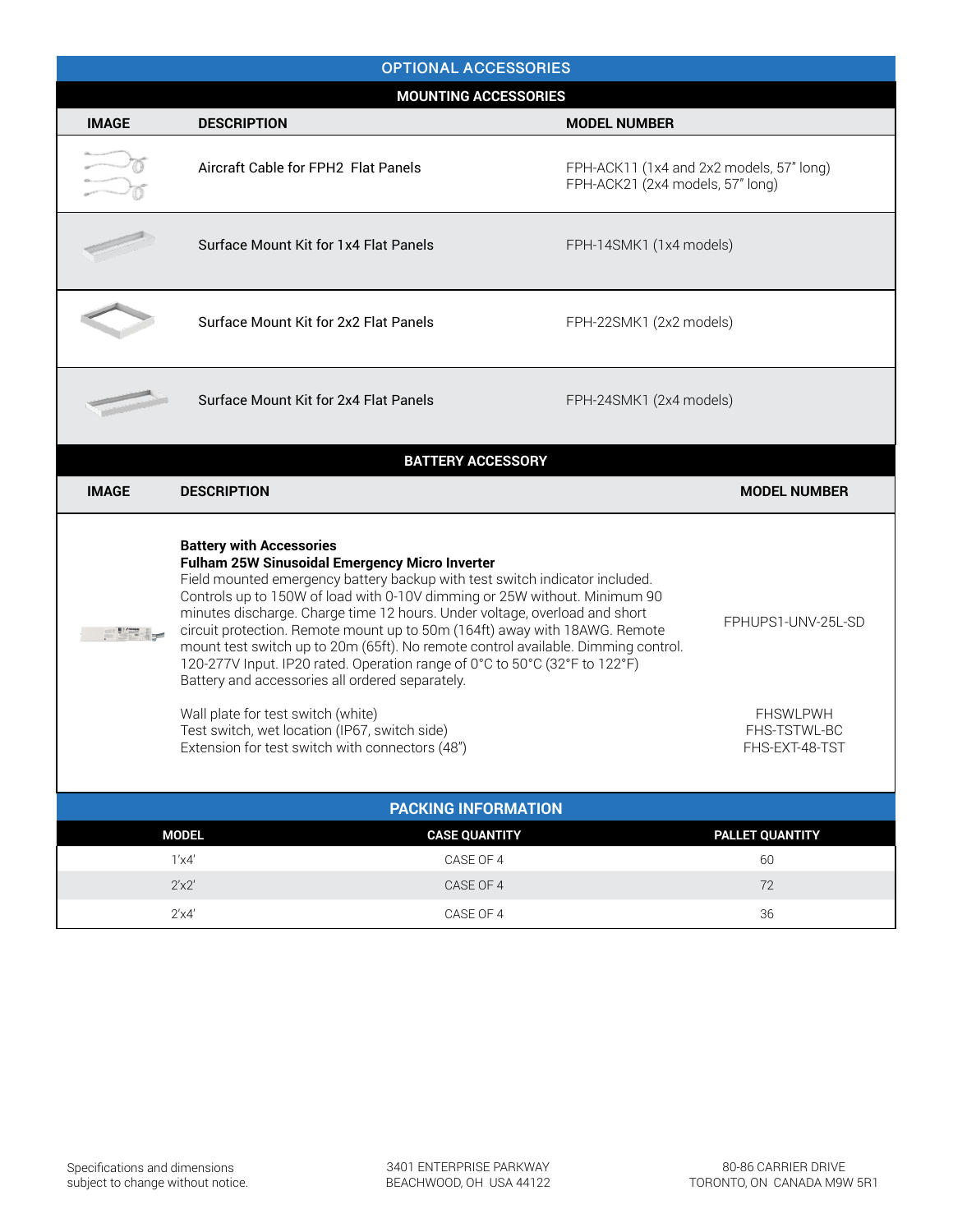|                                |             |                     |                                         | <b>ELECTRICAL INFORMATION</b>        |                                                 |                                                 |                                                        |                                                 |                                                        |  |
|--------------------------------|-------------|---------------------|-----------------------------------------|--------------------------------------|-------------------------------------------------|-------------------------------------------------|--------------------------------------------------------|-------------------------------------------------|--------------------------------------------------------|--|
| <b>INPUT</b><br><b>VOLTAGE</b> | <b>SIZE</b> | <b>POWER</b><br>(W) | <b>APPARENT</b><br><b>POWER</b><br>(VA) | <b>SYSTEM</b><br><b>POWER</b><br>(W) | <b>CURRENT</b><br><b>DRAW AT</b><br>$120V_{ac}$ | <b>CURRENT</b><br><b>DRAW AT</b><br>$208V_{ac}$ | <b>CURRENT</b><br><b>DRAW AT</b><br>240V <sub>ac</sub> | <b>CURRENT</b><br><b>DRAW AT</b><br>$277V_{ac}$ | <b>CURRENT</b><br><b>DRAW AT</b><br>347V <sub>ac</sub> |  |
| 100-277V                       | 1'x4'       | 30W                 | 31.6VA                                  | 30.4W                                | 0.263A                                          | 0.152A                                          | 0.132A                                                 | 0.116A                                          | $\omega$                                               |  |
| 100-347V                       |             | 30W                 | 29.0VA                                  | 29.0W                                | 0.241A                                          | 0.139A                                          | 0.124A                                                 | 0.107A                                          | 0.089A                                                 |  |
|                                |             | 30W                 | 31.6VA                                  | 32.2W                                | 0.263A                                          | 0.152A                                          | 0.132A                                                 | 0.116A                                          |                                                        |  |
| 100-277V                       |             | 40W                 | 41.1VA                                  | 39.7W                                | 0.351A                                          | 0.202A                                          | 0.175A                                                 | 0.155A                                          | $\overline{\phantom{a}}$                               |  |
|                                | 2'x2'       | <b>20W</b>          | 20.7VA                                  | 19.3W                                | 0.173A                                          | 0.103A                                          | 0.092A                                                 | 0.083A                                          | 0.067A                                                 |  |
|                                |             | 30W                 | 31.5VA                                  | 28.4W                                | 0.264A                                          | 0.154A                                          | 0.130A                                                 | 0.112A                                          | 0.092A                                                 |  |
| 100-347V                       |             | 30W                 | 29.5VA                                  | 28.8W                                | 0245A                                           | 0.145A                                          | 0.127A                                                 | 0.112A                                          | 0.095A                                                 |  |
|                                |             | 40W                 | 41.5VA                                  | 40.9W                                | 0.353A                                          | 0.199A                                          | 0.173A                                                 | 0.149A                                          | 0.119A                                                 |  |
|                                |             | 30W                 | 31.6VA                                  | 28.6W                                | 0263A                                           | 0152A                                           | 0.132A                                                 | 0.116A                                          |                                                        |  |
| 100-277V                       |             | 40W                 | 41.1VA                                  | 37.5W                                | 0.351A                                          | 0.202A                                          | 0.175A                                                 | 0.155A                                          |                                                        |  |
|                                | $2'$ x4'    | 30W                 | 31.5VA                                  | 28.0W                                | 0.264A                                          | 0.154A                                          | 0.130A                                                 | 0.112A                                          | 0.092A                                                 |  |
|                                |             | 30W                 | 29.3VA                                  | 28.3W                                | 0243A                                           | 0141A                                           | 0126A                                                  | 0.109A                                          | 0.091A                                                 |  |
| 100-347V                       |             | 40W                 | 41.5VA                                  | 42.3W                                | 0.353A                                          | 0.199A                                          | 0.173A                                                 | 0.149A                                          | 0.119A                                                 |  |
|                                |             | 40W                 | 40.9VA                                  | 38.0W                                | 0.338A                                          | 0.199A                                          | 0.175A                                                 | 0.153A                                          | 0.129A                                                 |  |
| <b>INPUT</b><br><b>VOLTAGE</b> | <b>SIZE</b> |                     | POWER (W)                               |                                      | <b>INRUSH CURRENT (A)</b>                       |                                                 |                                                        | <b>DRIVER SURGE PROTECTION</b>                  |                                                        |  |
| 100-277V                       |             |                     |                                         |                                      |                                                 |                                                 |                                                        |                                                 |                                                        |  |
| 100-347V                       | $1'$ x4'    |                     | 30W                                     |                                      |                                                 |                                                 |                                                        |                                                 |                                                        |  |
|                                |             |                     | 30W                                     |                                      |                                                 |                                                 |                                                        |                                                 |                                                        |  |
| 100-277V                       | 2'x2'       |                     | 40W                                     |                                      |                                                 |                                                 |                                                        |                                                 |                                                        |  |
| 100-347V                       |             |                     | <b>20W</b>                              |                                      | $30A$                                           |                                                 |                                                        |                                                 |                                                        |  |
|                                |             |                     | 30W                                     |                                      |                                                 |                                                 | L-N: 1KV: L/N-PE: 2KV                                  |                                                 |                                                        |  |
|                                |             |                     | 40W                                     |                                      |                                                 |                                                 |                                                        |                                                 |                                                        |  |
|                                |             |                     | 30W                                     |                                      |                                                 |                                                 |                                                        |                                                 |                                                        |  |
| 100-277V                       |             |                     | 40W<br>30W                              |                                      |                                                 |                                                 |                                                        |                                                 |                                                        |  |
|                                | 2'x4'       |                     |                                         |                                      |                                                 |                                                 |                                                        |                                                 |                                                        |  |
| 100-347V                       |             |                     | 40W                                     |                                      |                                                 |                                                 |                                                        |                                                 |                                                        |  |

\* Based on 4000K DLC Premium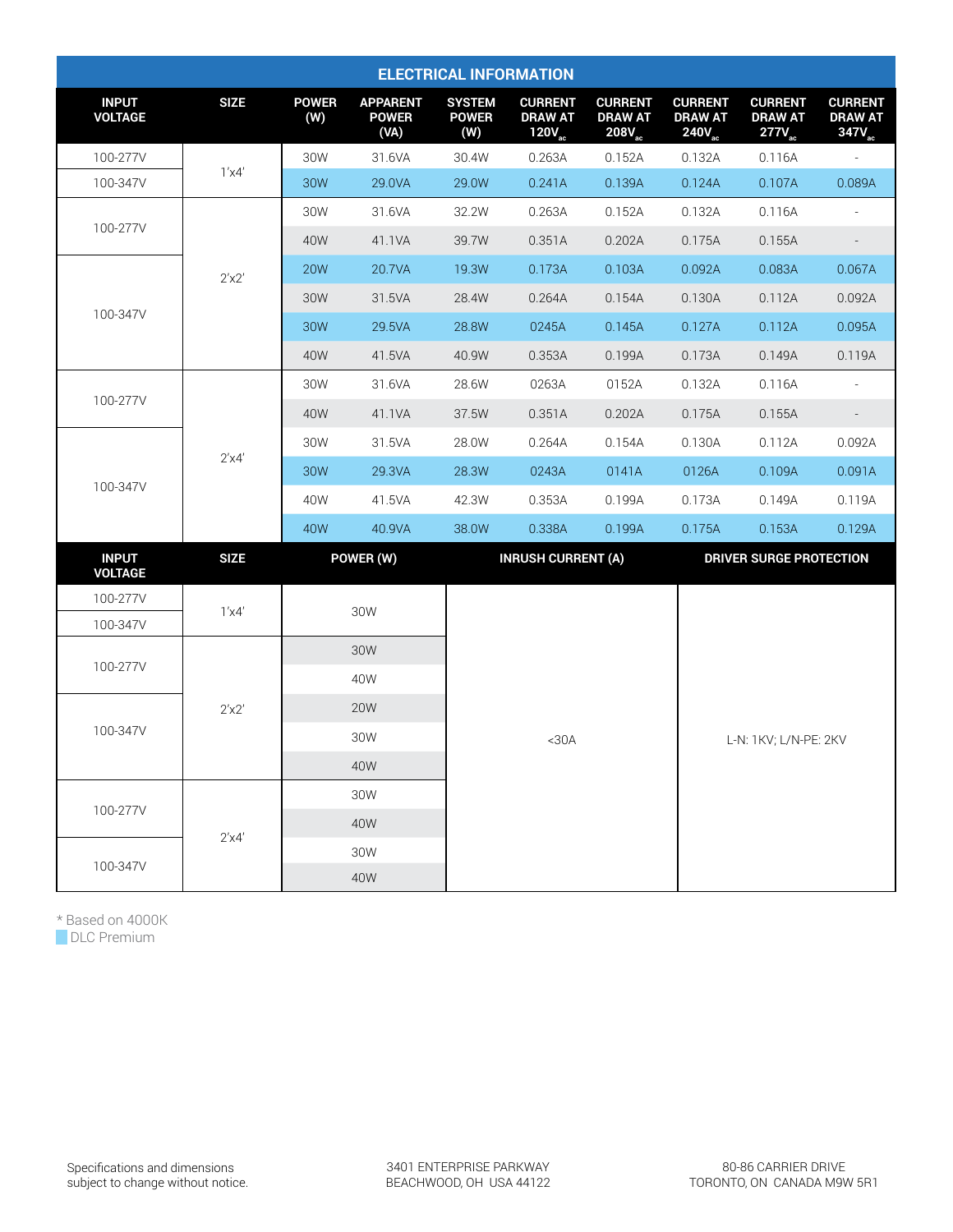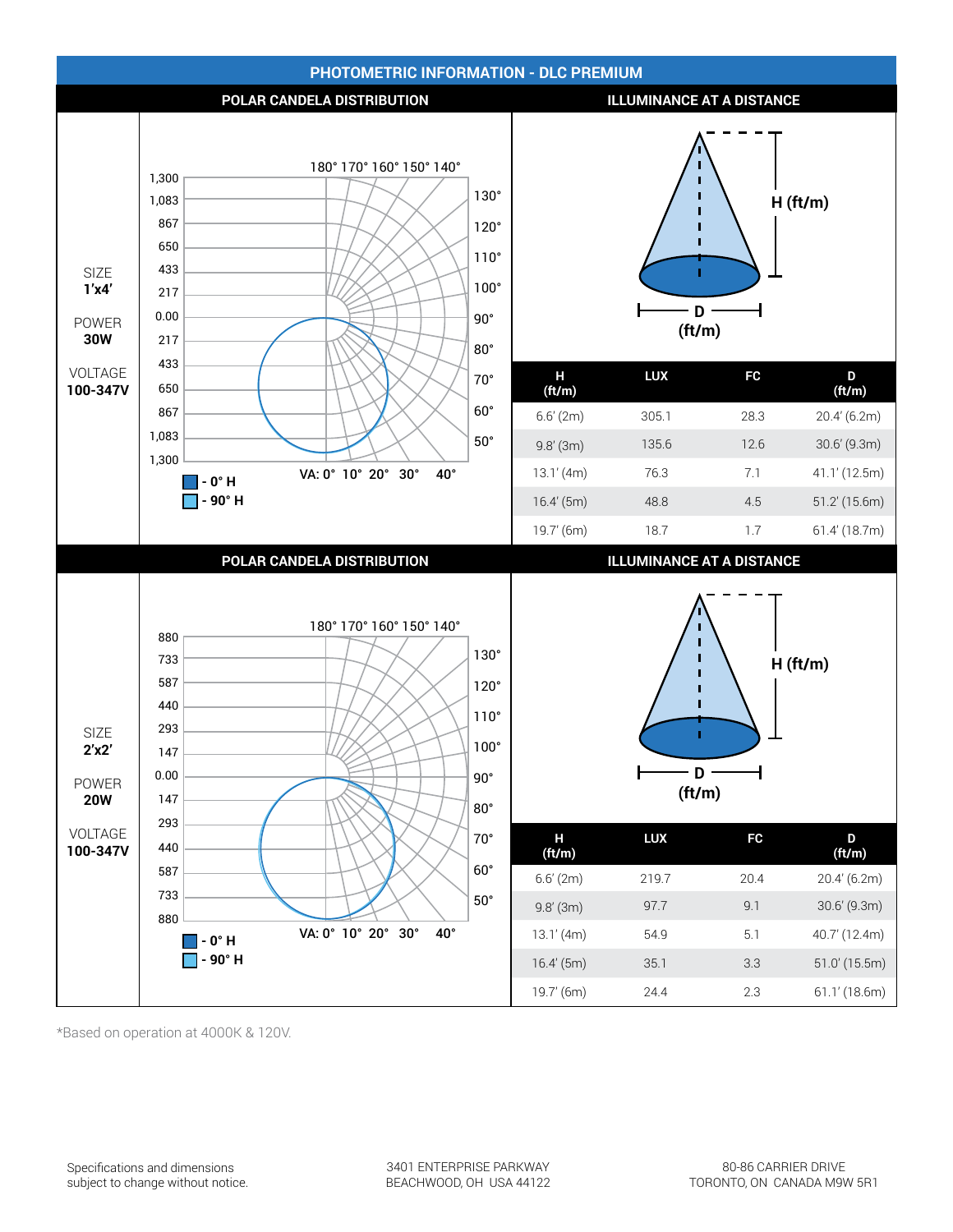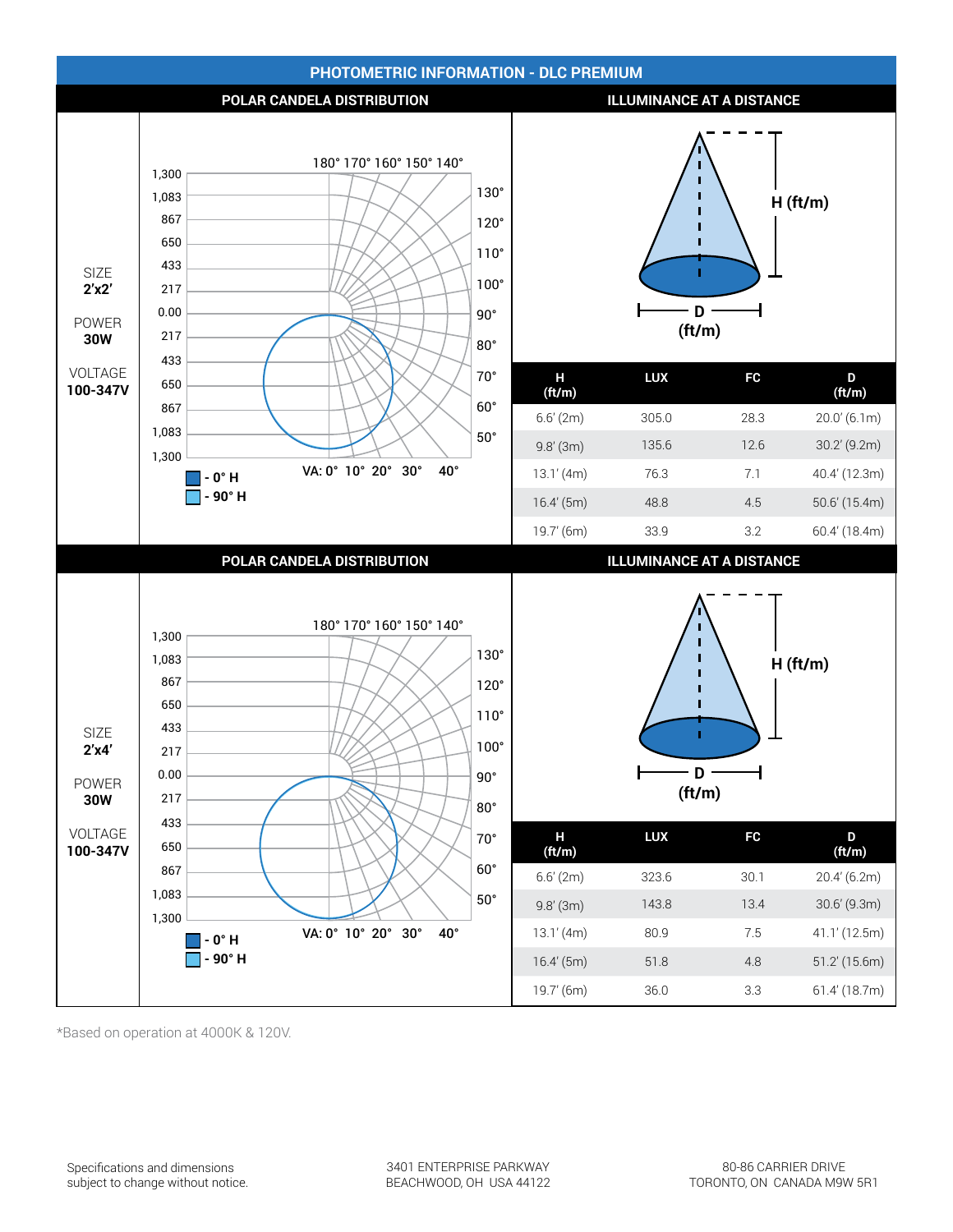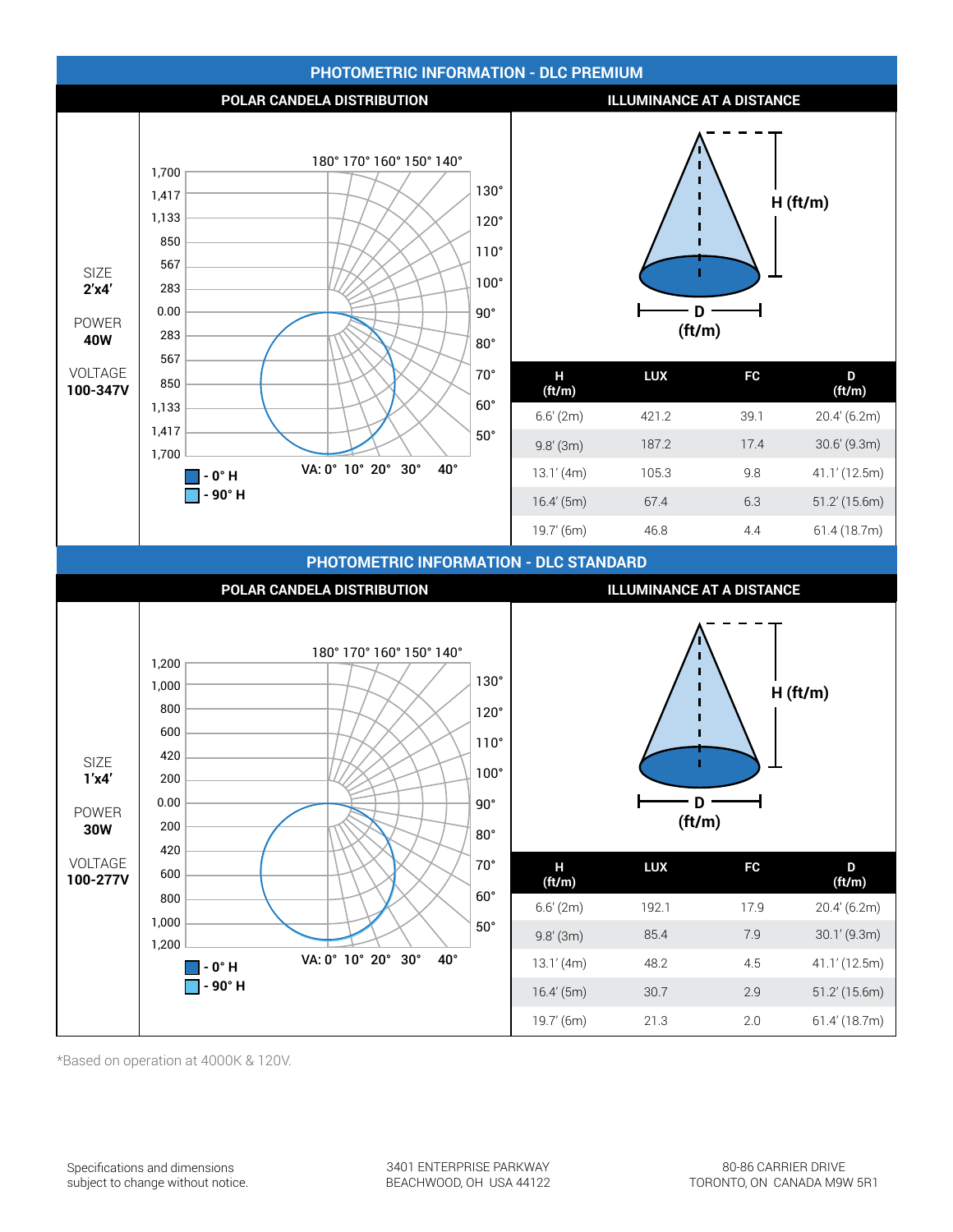